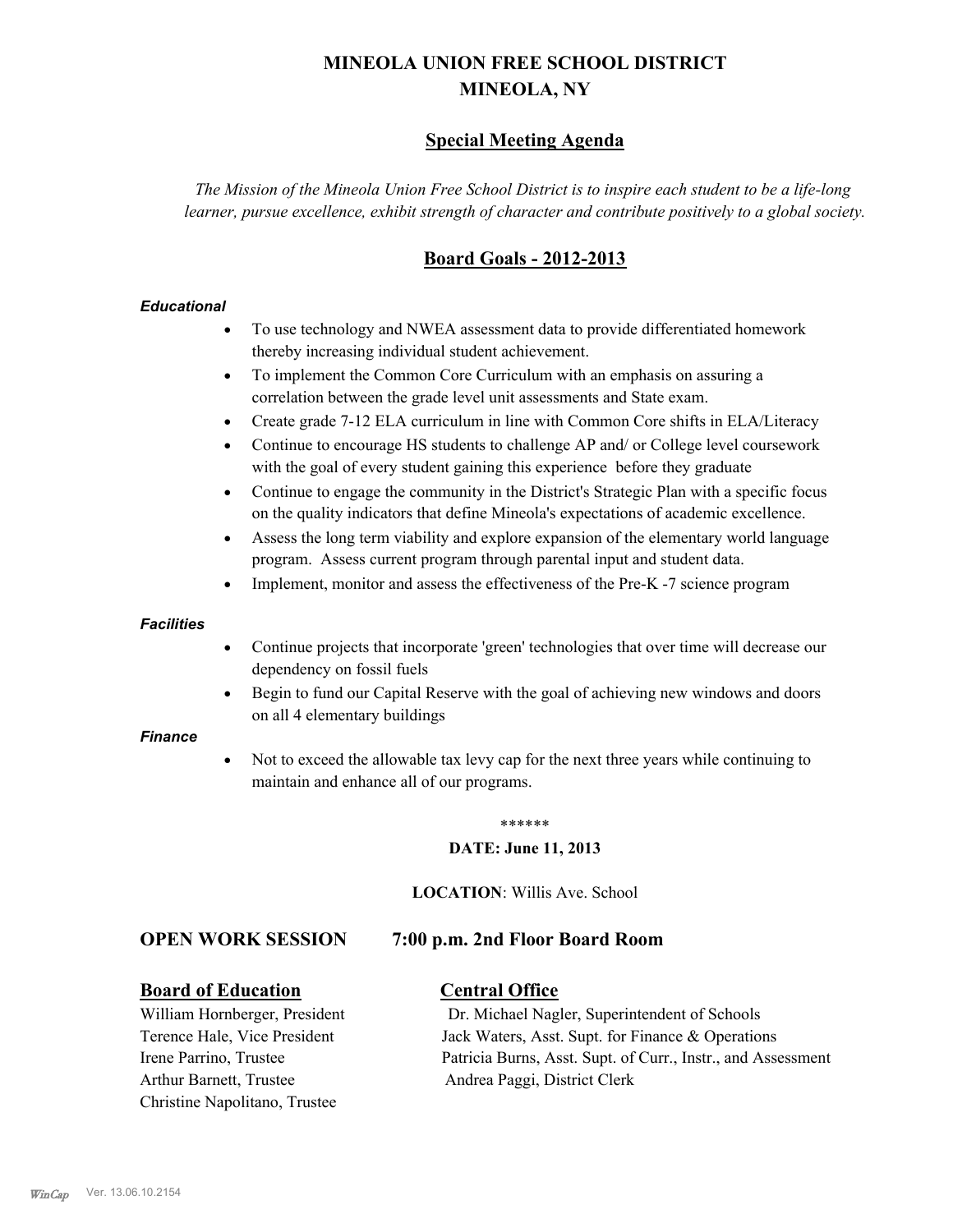**A. Call to Order B. Pledge of Allegiance C. Reading of Mission D. Moment of Silent Meditation E. Dais & Visitor Introductions** 

**F. New Business**

**RESOLUTION # 65- IT IS HEREBY RESOLVED** that the Board of Education appoints Harris Beach PLLC as special counsel to represent the Board and Terence Hale individually in Matter of Irene Parrino v.Terence Hale and the Mineola Board of Education at an hourly rate of \$200 per hour.

| <b>Motion:</b><br>Second: |     |
|---------------------------|-----|
| Yes:                      | No: |
|                           |     |
|                           |     |
|                           |     |
|                           |     |
| Passed:                   |     |

### **G. Superintendent's Report**

Superintendent of Schools' Reports for  $6/11/13$ :

1. Discussion of filling vacant seat

Superintendent Comments